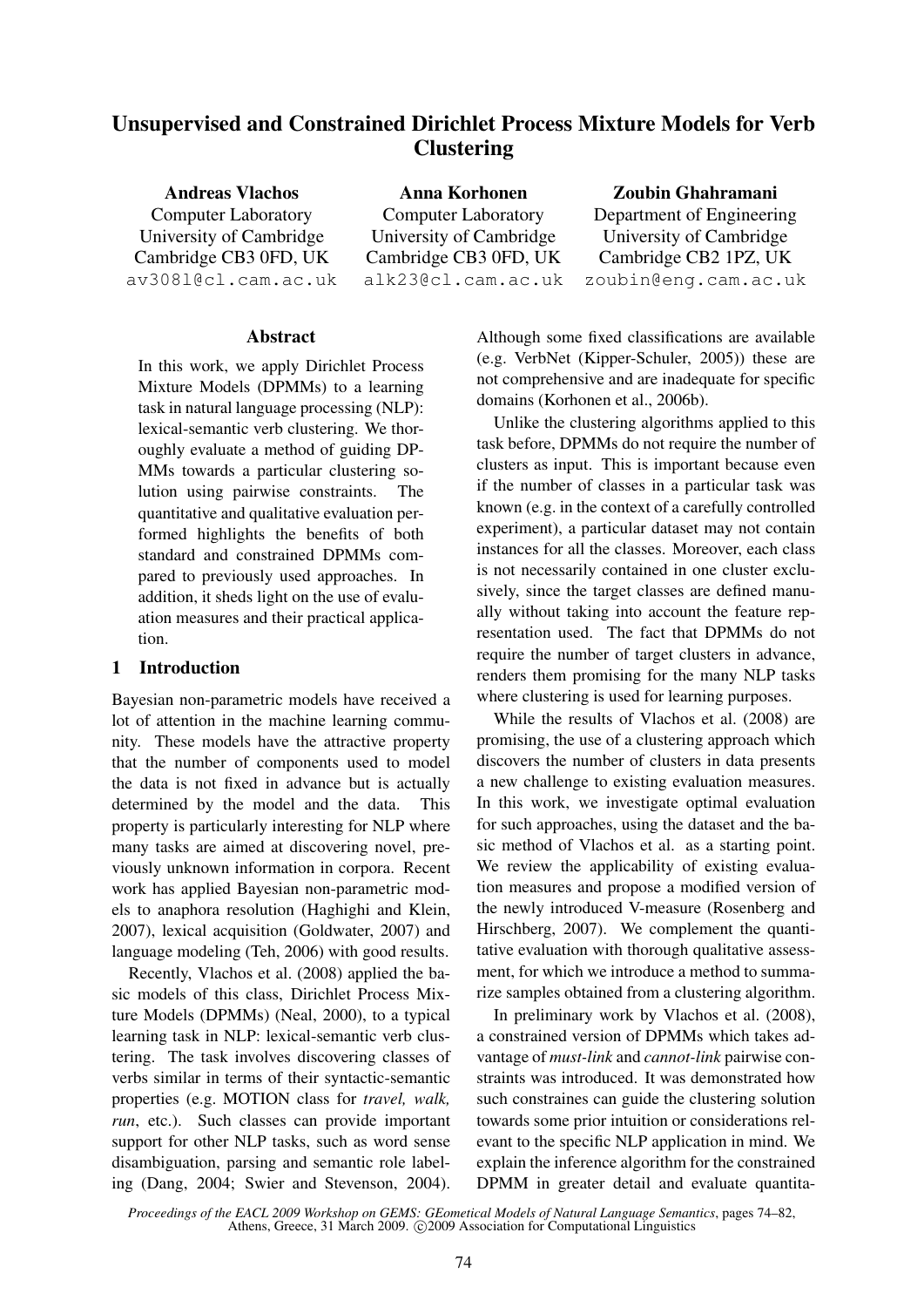tively the contribution of each constraint type of independently, complementing it with qualitative analysis. The latter demonstrates how the pairwise constraints added affects instances beyond those involved directly. Finally, we discuss how the unsupervised and the constrained version of DPMMs can be used in a real-world setup.

The results from our comprehensive evaluation show that both versions of DPMMs are capable of learning novel information not in the gold standard, and that the constrained version is more accurate than a previous verb clustering approach which requires setting the number of clusters in advance and is therefore less realistic.

#### 2 Unsupervised clustering with DPMMs

With DPMMs, as with other Bayesian nonparametric models, the number of mixture components is not fixed in advance, but is determined by the model and the data. The parameters of each component are generated by a Dirichlet Process (DP) which can be seen as a distribution over the parameters of other distributions. In turn, each instance is generated by the chosen component given the parameters defined in the previous step:

$$
G|\alpha, G_0 \sim DP(\alpha, G_0)
$$
  
\n
$$
\theta_i | G \sim G
$$
  
\n
$$
x_i |\theta_i \sim F(\theta_i)
$$
 (1)

In Eq. 1,  $G_0$  and G are probability distributions over the component parameters ( $\theta$ ), and  $\alpha > 0$  is the concentration parameter which determines the variance of the Dirichlet process. We can think of G as a randomly drawn probability distribution with mean  $G_0$ . Intuitively, the larger  $\alpha$  is, the more similar G will be to  $G_0$ . Instance  $x_i$  is generated by distribution F, parameterized by  $\theta_i$ . The graphical model is depicted in Figure 1.

The prior probability of assigning an instance to a particular component is proportionate to the number of instances already assigned to it  $(n_{-i,z})$ . In other words, DPMMs exhibit the "rich get richer" property. In addition, the probability that a new cluster is created is dependent on the concentration parameter  $\alpha$ . A popular metaphor to describe DPMMs which exhibits an equivalent clustering property is the Chinese Restaurant Process (CRP). Customers (instances) arrive at a Chinese restaurant which has an infinite number of tables (components). Each customer sits at one of the tables that is either occupied or vacant with popular tables attracting more customers.



Figure 1: Graphical representation of DPMMs.

In this work, the distribution used to model the components is the multinomial and the prior used is the Dirichlet distribution (F and  $G_0$  in Eq. 1). The conjugacy between them allows for the analytic integration over the component parameters. Following Neal (2000), the component assignments  $z_i$  are sampled using the following scheme:

$$
P(z_i = z | z_{-i}, x_i) \propto
$$
  

$$
p(z_i = z | z_{-i}) Dir M(x_i | z_i = z, x_{-i, z}, \lambda)
$$
 (2)

In Eq.  $2$   $DirM$  is the Dirichlet-Multinomial distribution,  $\lambda$  are the parameters of the Dirichlet prior  $G_0$  and  $x_{-i,z}$  are the instances assigned already to component  $z$  (none if we are sampling the probability of assignment to a new component). This sampling scheme is possible due to the fact that the instances in the model are exchangeable, i.e. the order in which they are generated is not relevant.

In terms of the CRP metaphor, we consider each instance  $x_i$  as the last customer to arrive and he chooses to sit together with other customers at an existing table or to sit at a new table. Following Navarro et al. (2006) who used the same model to analyze individual differences, we sample the concentration parameter  $\alpha$  using the inverse Gamma distribution as a prior.

## 3 Evaluation measures

The evaluation of unsupervised clustering against a gold standard is not straightforward because the clusters found are not explicitly labelled. Formally defined, an unsupervised clustering algorithm partitions a set of instances  $X = \{x_i | i = 1, ..., N\}$ into a set of clusters  $K = \{k_j | j = 1, ..., |K|\}.$ The standard approach to evaluate the quality of the clusters is to use an external gold standard in which the instances are partitioned into a set of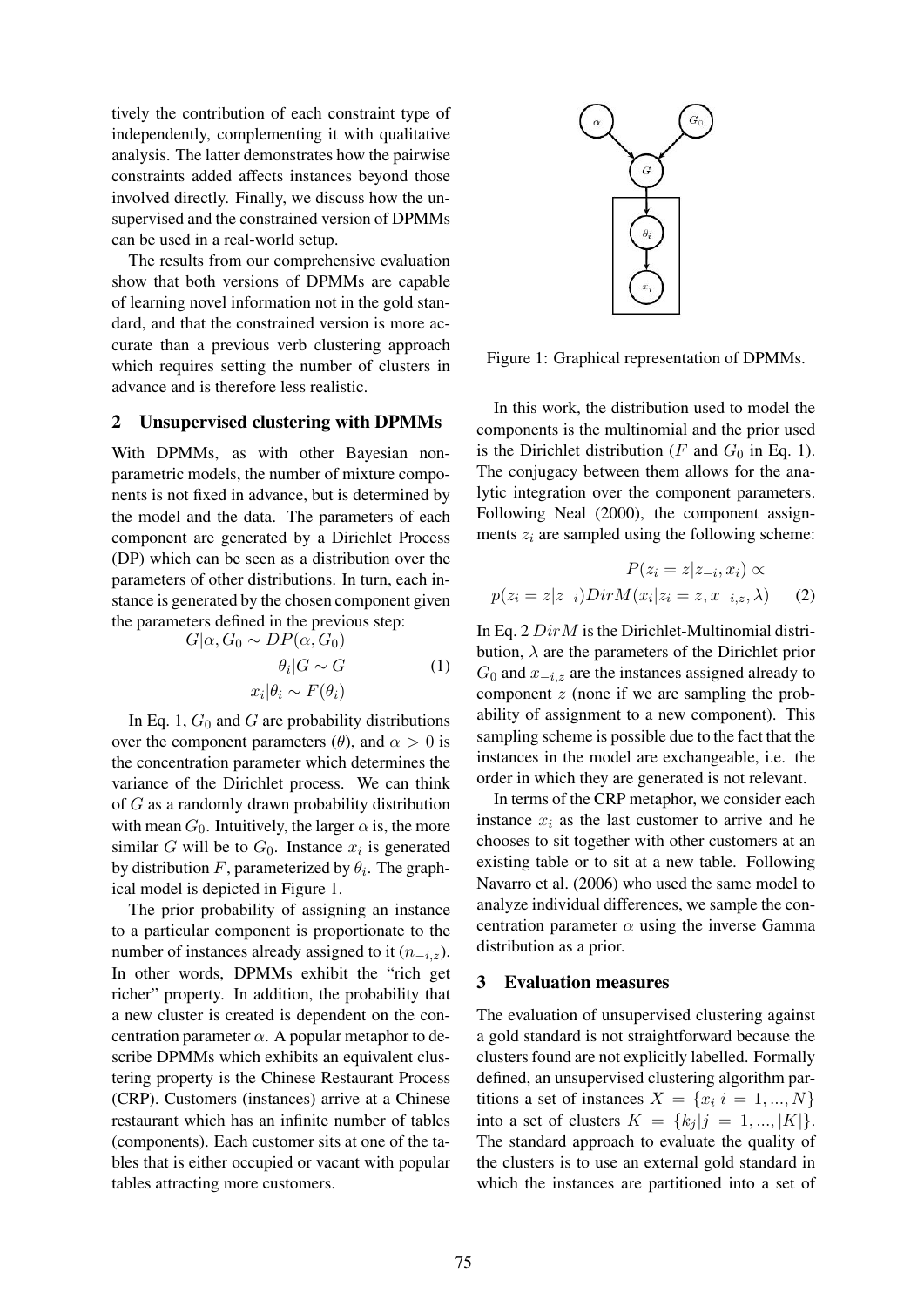classes  $C = \{c_l | l = 1, ..., |C|\}$ . Given this, the goal is to find a partitioning of the instances  $K$ that is as close as possible to the gold standard C.

Most work on verb clustering has used the Fmeasure or the Rand Index (RI) (Rand, 1971) for evaluation, which rely on counting pairwise links between instances. However, Rosenberg and Hirschberg (2007) pointed out that F-measure assumes (the missing) mapping between  $c_l$  and  $k_j$ . In practice, RI values concentrate in a small interval near 100% (Meilă, 2007).

Rosenberg & Hirschberg (2007) proposed an information-theoretic metric: V-measure. Vmeasure is the harmonic mean of homogeneity and completeness which evaluate the quality of the clustering in a complementary way. Homogeneity assesses the degree to which each cluster contains instances from a single class of C. This is computed as the conditional entropy of the class distribution of the gold standard given the clustering discovered by the algorithm,  $H(C|K)$ , normalized by the entropy of the class distribution in the gold standard,  $H(C)$ . Completeness assesses the degree to which each class is contained in a single cluster. This is computed as the conditional entropy of the cluster distribution discovered by the algorithm given the class,  $H(K|C)$ , normalized by the entropy of the cluster distribution,  $H(K)$ . In both cases, we subtract the resulting ratios from 1 to associate higher scores with better solutions:

$$
h = 1 - \frac{H(C|K)}{H(C)}
$$

$$
c = 1 - \frac{H(K|C)}{H(K)}
$$

$$
V_{\beta} = \frac{(1+\beta) * h * c}{(\beta * h) + c}
$$
(3)

The parameter  $\beta$  in Eq. 3 regulates the balance between homogeneity and completeness. Rosenberg & Hirschberg set it to 1 in order to obtain the harmonic mean of these qualities. They also note that V-measure favors clustering solutions with a large number of clusters (large  $|K|$ ), since such solutions can achieve very high homogeneity while maintaining reasonable completeness. This effect is more prominent when a dataset includes a small number of instaces for gold standard classes. While increasing  $|K|$  does not guarantee an increase in V-measure (splitting homogeneous clusters would reduce completeness without improving homogeneity), it is easier to achieve higher scores when more clusters are produced.

Another relevant measure is the Variation of Information (VI) (Meilă, 2007). Like V-measure, it assesses homogeneity and completeness using the quantities  $H(C|K)$  and  $H(K|C)$  respectively, however it simply adds them up to obtain a final result (higher scores are worse). It is also a metric, i.e. VI scores can be added, subtracted, etc, since the quantities involved are measured in bits. However, it can be observed that if  $|C|$  and  $|K|$  are very different then the terms  $H(C|K)$  and  $H(K|C)$ will not necessarily be in the same range. In particular, if  $|K| \ll |C|$  then  $H(K|C)$  (and VI) will be low. In addition, VI scores are not normalized and therefore their interpretation is difficult.

Both V-measure and VI have important advantages over RI and F-measure: they do not assume a mapping between classes and clusters and their scores depend only on the relative sizes of the clusters. However, V-measure and VI can be misleading if the number of clusters found  $(|K|)$  is substantially different than the number of gold standard classes  $(|C|)$ . In order to ameliorate this, we suggest to take advantage of the  $\beta$  parameter in Eq. 3 in order to balance homogeneity and completeness. More specifically, setting  $\beta = |K|/|C|$ assigns more weight to completeness than to homogeneity in case  $|K| > |C|$  since the former is harder to achieve and the latter is easier when the clustering solution has more clusters than the gold standard has classes. The opposite occurs when  $|K| < |C|$ . In case  $|K| = |C|$  the score is the same as the original V-measure. Achieving 100% score according to any of these measures requires correct prediction of the number of clusters.

In this work, we evaluate our results using the three measures described above (V-measure, VI, V-beta). We complement this evaluation with qualitative evaluation which assesses the potential of DPMMs to discover novel information that might not be included in the gold standard.

#### 4 Experiments

To perform lexical-semantic verb clustering we used the dataset of Sun et al. (2008). It contains 204 verbs belonging to 17 fine-grained classes in Levin's (1993) taxonomy so that each class contains 12 verbs. The classes and their verbs were selected randomly. The features for each verb are its subcategorization frames (SCFs) and associated frequencies in corpus data, which capture the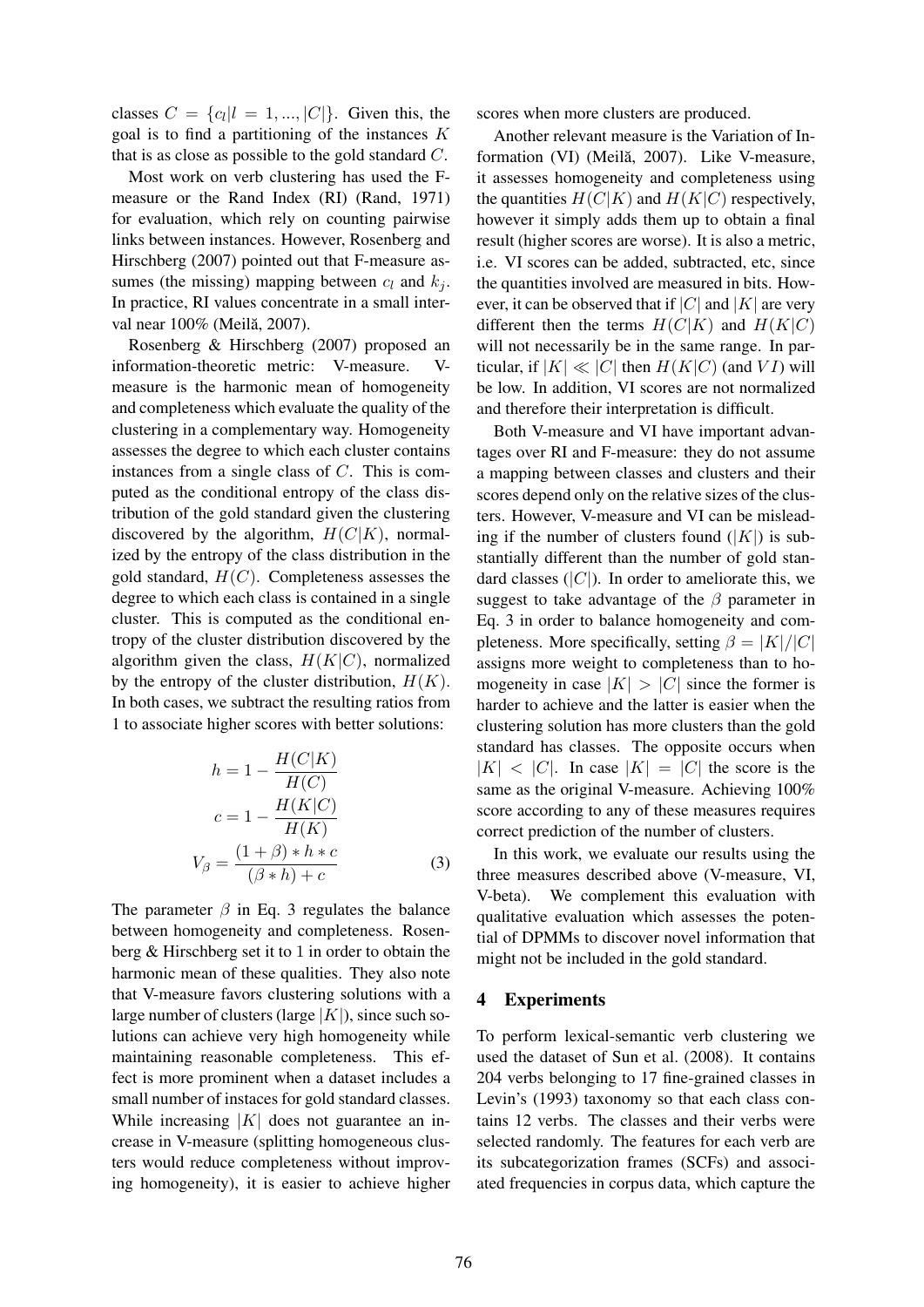|                 | <b>DPMM</b> | Sun et al. |
|-----------------|-------------|------------|
| no. of clusters | 37.79       | 17         |
| homogeneity     | 60.23%      | 57.57%     |
| completeness    | 55.82%      | 60.19%     |
| V-measure       | 57.94%      | 58.85%     |
| V-beta          | 57.11%      | 58.85%     |
| VI (bits)       | 3.5746      | 3.3598     |

Table 1: Clustering performances.

syntactic context in which the verb occurs. SCFs were extracted from the publicly available VALEX lexicon (Korhonen et al., 2006a). VALEX was acquired automatically using a domain-independent statistical parsing toolkit, RASP (Briscoe and Carroll, 2002), and a classifier which identifies verbal SCFs. As a consequence, it includes some noise due to standard text processing and parsing errors and due to the subtlety of argument-adjunct distinction. In our experiments, we used the SCFs obtained from VALEX1, parameterized for the prepositional frame, which had the best performance in the experiments of Sun et al. (2008).

The feature sets based on verbal SCFs are very sparse and the counts vary over a large range of values. This can be problematic for generative models like DPMMs, since a few dominant features can mislead the model. To reduce the sparsity, we applied non-negative matrix factorization (NMF) (Lin, 2007) which decomposes the dataset in two dense matrices with non-negative values. It has proven useful in a variety of tasks, e.g. information retrieval (Xu et al., 2003) and image processing (Lee and Seung, 1999).

We use a symmetric Dirichlet prior with parameters of 1 ( $\lambda$  in Equation 2). The number of dimensions obtained using NMF was 35. We run the Gibbs sampler 5 times, using 100 iterations for burn-in and draw 20 samples from each run with 5 iterations lag between samples. Table 1 shows the average performances. The DPMM discovers 37.79 verb clusters on average with its performance ranging between 53% and 58% depending on the evaluation measure used. Homogeneity is 4.5% higher than completeness, which is expected since the number of classes in the gold standard is 17. The fact that the DPMM discovers more than twice the number of classes is reflected in the difference between the V-measure and V-beta, the latter being lower. In the same table, we show the results of Sun et al. (2008), who used pairwise clustering (PC) (Puzicha et al., 2000) which involves determining the number of clusters in advance.

The performance of the DPMM is 1%-3% lower than that of Sun et al. As expected, the difference in V-measure is smaller since the DPMM discovers a larger number of clusters, while for VI it is larger. The slightly better performance of PC can be attributed to two factors. First, the (correct) number of clusters is given as input to the PC algorithm and not discovered like by the DPMM. Secondly, PC uses the similarities between the instances to perform the clustering, while the DPMM attempts to find the parameters of the process that generated the data, which is a different and typically a harder task. In addition, the DPMM has two clear advantages which we illustrate in the following sections: it can be used to discover novel information and it can be modified to incorporate intuitive human supervision.

#### 5 Qualitative evaluation

The gold standard employed in this work (Sun et al., 2008) is not fully accurate or comprehensive. It classifies verbs according to their predominant senses in the fairly small SemCor data. Individual classes are relatively coarse-grained in terms of syntactic-semantic analysis<sup>1</sup> and they capture some of the meaning components only. In addition, the gold standard does not capture the semantic relatedness of distinct classes. In fact, the main goal of clustering is to improve such existing classifications with novel information and to create classifications for new domains. We performed qualitative analysis to investigate the extent to which the DPMM meets this goal.

We prepared the data for qualitative analysis as follows: We represented each clustering sample as a linking matrix between the instances of the dataset and measured the frequency of each pair of instances occurring in the same cluster. We constructed a partial clustering of the instances using only those links that occur with frequency higher than a threshold *prob.link*. Singleton clusters were formed by considering instances that are not linked with any other instances more frequently than a threshold *prob\_single*. The lower the *prob\_link* threshold, the larger the clusters will be, since more instances get linked. Note that including more links in the solution can either in-

<sup>&</sup>lt;sup>1</sup>Many original Levin classes have been manually refined in VerbNet.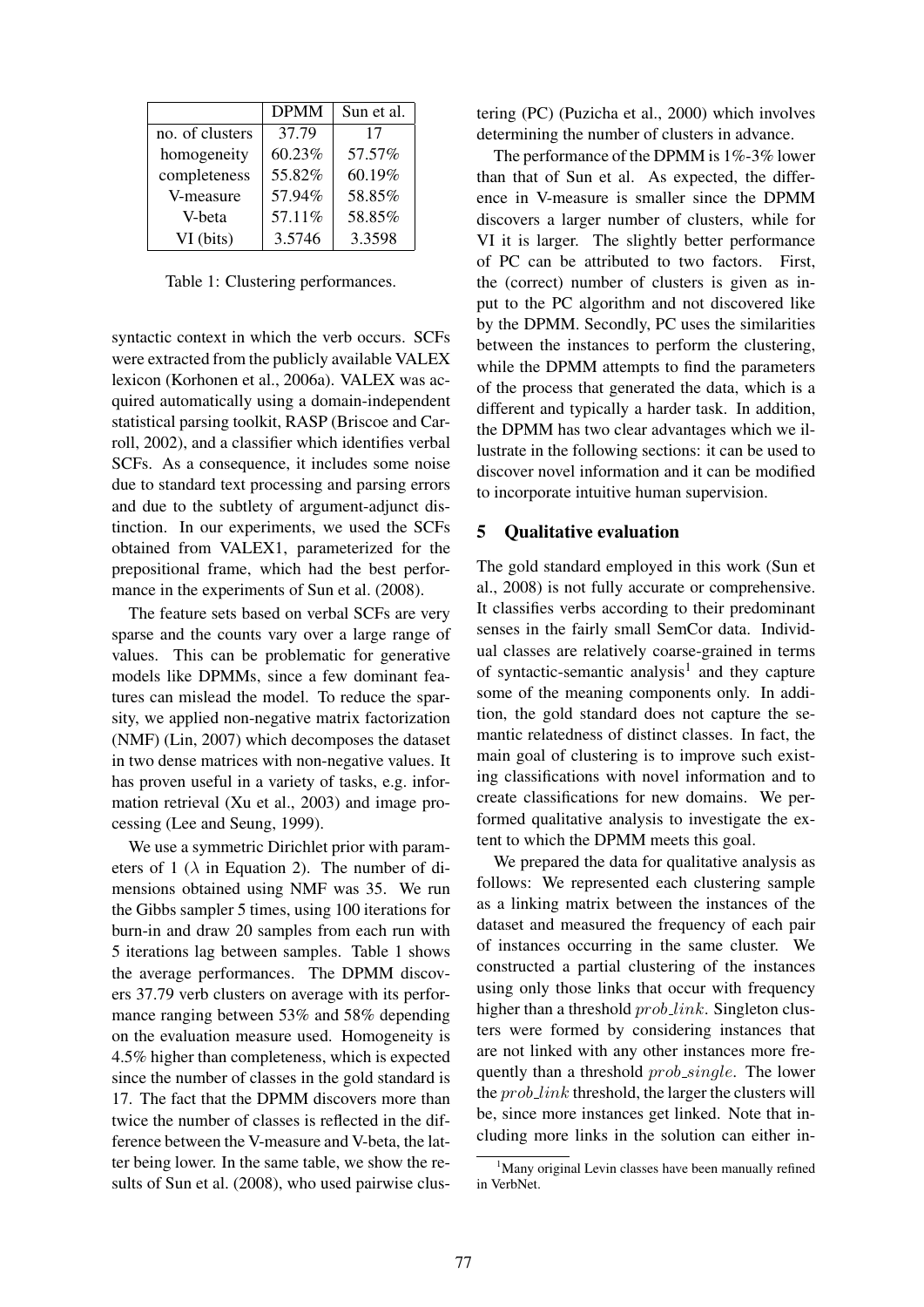crease the number of clusters when instances involved were not linked otherwise, or decrease it when linking instances that already belong to other clusters. The higher the *prob\_single* threshold, the more instances will end up as singletons. By adjusting these two thresholds we can affect the coverage of the analysis. This approach was chosen because it enables to conduct qualitative analysis of data relevant to most clustering samples and irrespective of individual samples. It can also be useful in order to use the output of the clustering algorithm as a component in a pipeline which requires a single result rather than multiple samples.

Using this method, we generated data sets for qualitative analysis using 4 sets of values for prob link and prob single, respectively: (99%, 1%), (95%, 5%), (90%, 10%) and (85%, 15%). Table 1 shows the number of a) verbs, b) clusters (2 or more instances) and c) singletons in each resulting data set, along with the percentage and size of the clusters which represent 1, 2, or multiple gold standard classes. As expected, higher threshold values produce high precision clusters for a smaller set of verbs (e.g.  $(99\%,1\%)$  produces 5 singletons and assigns 70 verbs to 20 clusters, 55% of which represent a single gold standard class), while less extreme threshold values yield higher recall clusters for a larger set of verbs (e.g. (85%,15%) produces 10 singletons and assigns 140 verbs to 25 clusters, 20% of which contain verbs from several gold standard classes).

We conducted the qualitative analysis by comparing the four data sets against the gold standard, SCF distributions, and WordNet (Fellbaum, 1998) senses for each test verb. We first analysed the 5-10 singletons in data sets and discovered that while 3 of the verbs resist classification because of syntactic idiosyncrasy (e.g. *unite* takes intransitive SCFs with frequency higher than other members of class 22.2), the majority of them (7) end up in singletons for valid semantic reasons: taking several frequent WordNet senses they are "too polysemous" to be realistically clustered according to their predominant sense (e.g. *get* and *look*).

We then examined the clusters, and discovered that even in the data set created with the lowest prob link threshold of 85%, almost half of the "errors" are in fact novel semantic patterns discovered by clustering. Many of these could be new sub-classes of existing gold standard classes. For example, looking at the 13 high accuracy clusters

which correspond to a single gold standard class each, they only represent 9 gold standard classes because as many as 4 classes been divided into two clusters, suggesting that the gold standard is too coarse-grained. Interestingly, each such subdivision seems semantically justified (e.g. the 11.1 PUT verbs *bury* and *immerse* appear in a different cluster than the semantically slightly different *place* and *situate*).

In addition, the DPMM discovers semantically similar gold standard classes. For example, in the data set created with the  $prob\_link$  threshold of 99%, 6 of the clusters include members from 2 different gold standard classes. 2 occur due to syntactic idiosyncrasy, but the majority (4) occur because of true semantic relatedness (e.g. the clustering relates 22.2 AMALGAMATE and 36.1 CORRESPOND classes which share similar meaning components). Similarly, in the data set produced by the *prob\_link* threshold of 85%, one of the largest clusters includes 26 verbs from 5 gold standard classes. The majority of them belong to 3 classes which are related by the meaning component of "motion": 43.1 LIGHT EMISSION, 47.3 MODES OF BEING INVOLVING MOTION, and 51.3.2 RUN verbs:

- class 22.2 AMALGAMATE: *overlap*
- class 36.1 CORRESPOND: *banter, concur, dissent, haggle*
- class 43.1 LIGHT EMISSION: *flare, flicker, gleam, glisten, glow, shine, sparkle*
- class 47.3 MODES OF BEING INVOLVING MOTION: *falter, flutter, quiver, swirl, wobble*
- class 51.3.2 RUN: *fly, gallop, glide, jog, march, stroll, swim, travel, trot*

Thus many of the singletons and the clusters in the different outputs capture finer or coarsergrained lexical-semantic differences than those captured in the gold standard. It is encouraging that this happens despite us focussing on a relatively small set of 204 verbs and 17 classes only.

## 6 Constrained DPMMs

While the ability to discover novel information is attractive in NLP, in many cases it is also desirable to influence the solution with respect to some prior intuition or consideration relevant to the application in mind. For example, while discovering finer-grained classes than those included in the gold standard is useful for some applications, others may benefit from a coarser clustering or a clustering that reveals a specific aspect of the dataset.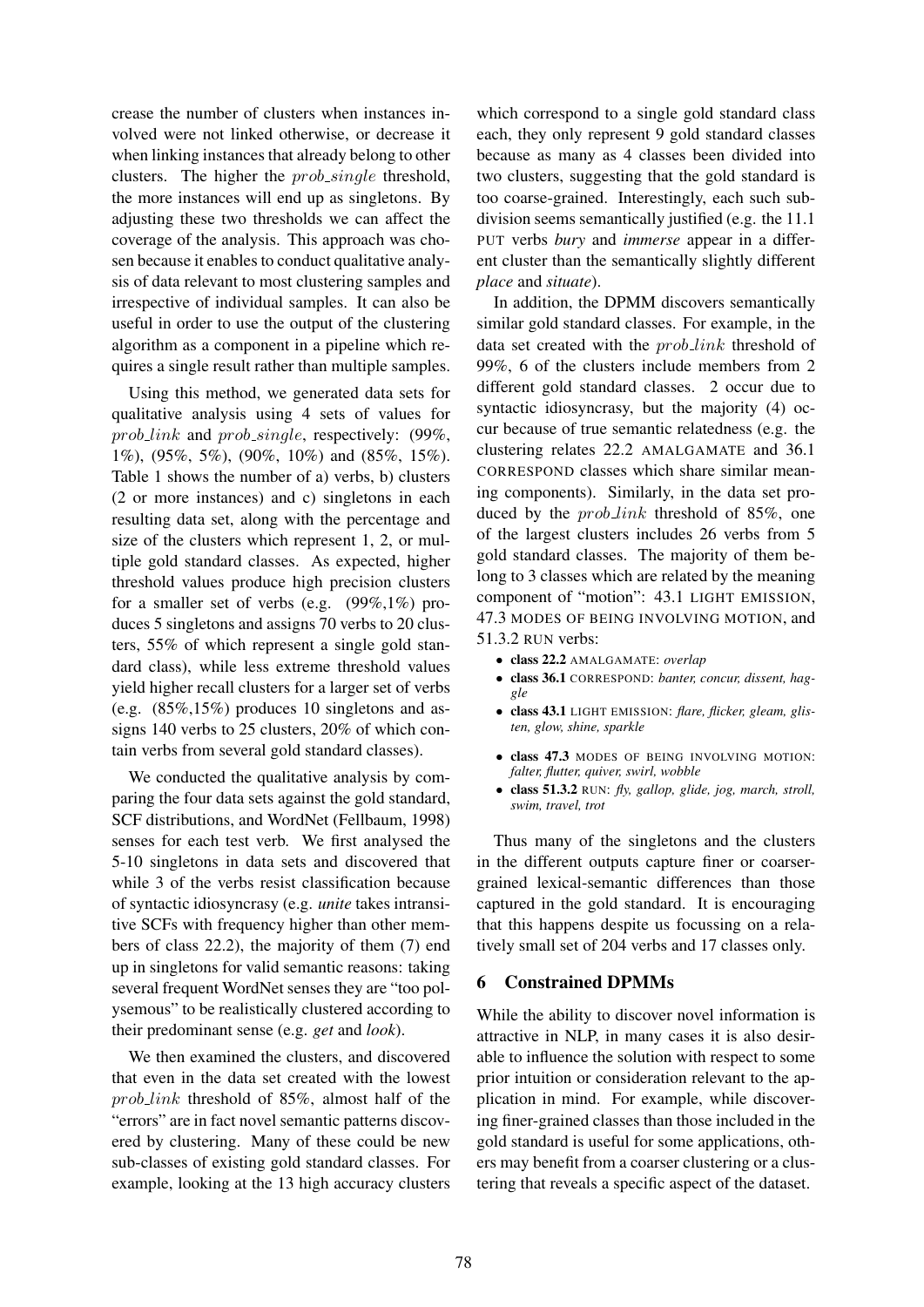|            |       |          |            | % and size of clusters containing |              |                  |
|------------|-------|----------|------------|-----------------------------------|--------------|------------------|
| <b>THR</b> | verbs | clusters | singletons | 1 class                           | 2 classes    | multiple classes |
| 99%,1%     | 70    | 20       |            | 55\% (3.0)                        | $30\% (2.8)$ | $15\%$ (4.5)     |
| 95%,5%     | 104   | 25       |            | $40\%$ (3.7)                      | $44\% (2.8)$ | $16\% (6.8)$     |
| 90%,10%    | 128   | 28       |            | $46\%$ (3.4)                      | $39\% (2.5)$ | $14\%$ (11.0)    |
| 85%,15%    | 140   | 25       | 10         | $44\%$ (3.7)                      | $28\%$ (3.3) | $20\%$ (13.0)    |

Table 2: An overview of the data sets generated for qualitative analysis

Preliminary work by Vlachos et al. (2008) introduced a constrained version of DPMMs that enables human supervision to guide the clustering solution when needed. We model the human supervision as pairwise constraints over instances, following Wagstaff & Cardie (2000): given a pair of instances, they are either linked together (*mustlink*) or not (*cannot-link*). For example, *charge* and *run* should form a *must-link* if the aim is to cluster 51.3 MOTION verbs together, but they should form a *cannot-link* if we are interested in 54.5 BILL verbs. In the discussion and the experiments that follow, we assume that all links are consistent with each other. This information can be obtained by asking human experts to label links, or by extracting it from extant lexical resources. Specifying the relations between the instances results in a partial labeling of the instances. Such labeling is likely to be re-usable, since relations between the instances are likely to be useful for a wider range of tasks which might not have identical labels but could still have similar relations.

In order to incorporate the constraints in the DPMM, we modify the underlying generative process to take them into account. In particular *mustlinked* instances are generated by the same component and *cannot-linked* instances always by different ones. In terms of the CRP metaphor, customers connected with *must-links* arrive at the restaurant together and choose a table jointly, respecting their *cannot-links* with other customers. They get seated at the same table successively one after the other. Customers without *must-links* with others choose tables avoiding their *cannot-links*.

In order to sample the component assignments according to this model, we restrict the Gibbs sampler to take them into account using the sampling scheme of Fig. 2. First we identify *linked-groups* of instances, taking into account transitivity<sup>2</sup>. We then sample the component assignments only from distributions that respect the links provided. More specifically, for each instance that does not belong to a *linked-group*, we restrict the sampler to choose components that do not contain instances *cannotlinked* with it. For instances in a *linked-group*, we sample their assignment jointly, again taking into account their *cannot-links*. This is performed by adding each instance of the *linked-group* successively to the same component. In Fig. 2,  $C_i$  are the *cannot-links* for instance(s)  $i$ ,  $\ell$  are the indices of the instances in a *linked-group*, and  $z_{\leq i}$  and  $x_{\leq i}$ are the assignments and the instances of a *linkedgroup* that have been assigned to a component before instance i.

Input: data X , *must-links* M, *cannot-links* C  $linked_{-qrows} = find_{\text{linked}_{qrows}}(\mathcal{X}, \mathcal{M})$ Initialize Z according to  $M, C$ for  $i$  not in linked groups for  $z = 1$  to  $|Z| + 1$ if  $x_{-i,z} \cap C_i = \emptyset$  $P(z_i = z | z_{-i}, x_i)$  (Eq. 2) else  $P(z_i = z | z_{-i}, x_i) = 0$ Sample from  $P(z_i)$ for  $\ell$  in linked groups for  $z = 1$  to  $|Z| + 1$ if  $x_{-\ell,z} \cap \mathcal{C}_\ell = \emptyset$ Set  $P(z_\ell = z|z_{-\ell}, x_\ell) = 1$ for  $i$  in  $\ell$  $P(z_{\ell} = z | z_{-\ell}, x_{\ell}) * =$  $P(z_i = z | z_{-\ell}, x_{-\ell,z}, z_{\leq i}, x_{\leq i})$ else  $P(z_{\ell} = z | z_{-\ell}, x_{\ell}) = 0$ Sample from  $P(z_\ell)$ 

Figure 2: Gibbs sampler incorporating *must-links* and *cannot-links*.

#### 7 Experiments using constraints

To investigate the impact of pairwise constraints on clustering by the DPMM, we conduct exper-

<sup>&</sup>lt;sup>2</sup>If A is linked to B and B to C, then A is linked to C.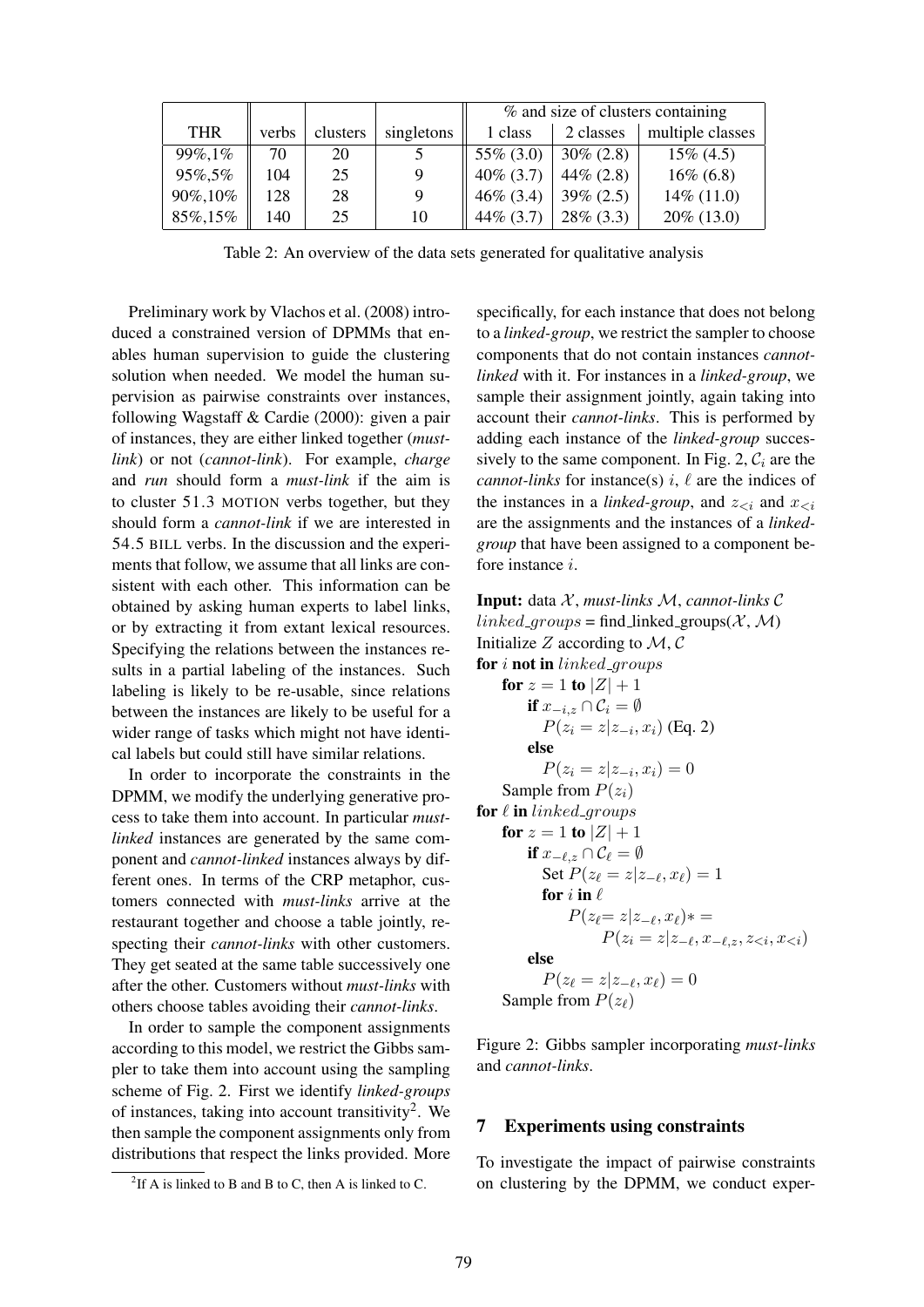iments in which the links are sampled randomly from the gold standard. The number of links varied from 10 to 50 and the random choice was repeated 5 times without checking for redundancy due to transitivity. All the other experimental settings are identical to those in Section 4. Following Wagstaff & Cardie (2000), in Table 3 we show the impact of each link type independently (labeled "must" and "cannot" accordingly), as well as when mixed in equal proportions ("mix").

Adding randomly selected pairwise links is beneficial. In particular, *must-links* improve the clustering rapidly. Incorporating 50 *must-links* improves the performance by 7-8% according to the evaluation measures. In addition, it reduces the average number of clusters by approximately 4. The *cannot-links* are rather ineffective, which is expected as the clustering discovered by the unsupervised DPMM is more fine-grained than the gold standard. For the same reason, it is more likely that the randomly selected *cannot-links* are already discovered by the DPMM and are thus redundant. Wagstaff & Cardie also noted that the impact of the two types of links tends to vary across data sets. Nevertheless, a minor improvement is observed in terms of homogeneity. The balanced mix improves the performance, but less rapidly than the *must-links*.

In order to assess how the links added help the DPMM learn other links we use the Constrained Rand Index (CRI), which is a modification of the Rand Index that takes into account only the pairwise decisions that are not dictated by the constraints added (Wagstaff and Cardie, 2000; Klein et al., 2002). We evaluate the constrained DPMM with CRI (Table 3, bottom right graph) and our results show that the improvements obtained using pairwise constraints are due to learning links beyond the ones enforced.

In a real-world setting, obtaining the mixed set of links is equivalent to asking a human expert to give examples of verbs that should be clustered together or not. Such information could be extracted from a lexical resource (e.g. ontology). Alternatively, the DPMM could be run without any constraints first and if a human expert judges the clustering too coarse (or fine) then *cannot-links* (or *must-links*) could help, since they can adapt the clustering rapidly. When 20 randomly selected *must-links* are integrated, the DPMM reaches or exceeds the performance of PC used by Sun et al. (2008) according to all the evaluation measures. We also argue that it is more realistic to guide the clustering algorithm using pairwise constraints than by defining the number of clusters in advance. Instead of using pairwise constraints to affect the clustering solution, one could alter the parameters for the Dirichlet prior  $G_0$  (Eq. 1) or experiment with varying concentration parameter values. However, it is difficult to predict in advance the exact effect such changes would have in the solution discovered.

Finally, we conducted qualitative analysis of the samples obtained constraining the DPMM with 10 randomly selected *must-links*. We first prepared the data according to the method described in Section 5, using  $prob\_link$  and  $prob\_single$  thresholds of 99% and 1% respectively. This resulted in 26 clusters and one singleton for 79 verbs. Recall that without constraining the DPMM these thresholds produced 20 clusters and 5 singletons for 70 verbs. 49 verbs are shared in both outputs, while the average cluster size is similar.

The resulting clusters are highly accurate. As many as 16 (i.e. 62%) of them represent a single gold standard class, 7 of which contain (only) the pairs of *must-linked* verbs. Interestingly, only 11 out of 17 gold standard classes are exemplified among the 16 clusters, with 5 classes subdivided into finer-grained classes. Each of these sub-divisions seems semantically fully motivated (e.g. 30.3 PEER verbs were subdivided so that *peep* and *peek* were assigned to a different cluster than the semantically different *gaze*, *glance* and *stare*) and 4 of them can be directly attributed to the use of *must-links*.

From the 6 clusters that contained members from two different gold standard classes, the majority (5) make sense as well. 3 of these contain members of *must-link* pairs together with verbs from semantically related classes (e.g. 37.7 SAY and 40.2 NONVERBAL EXPRESSION classes). 3 of the clusters that contain members of several gold standard classes include *must-link* pairs as well. In two cases *must-links* have helped to bring together verbs which belong to the same class (e.g. the members of the *must-link* pair *broaden*-*freeze* which represent 45.4 CHANGE OF STATE class appear now in the same cluster with other class members *dampen*, *soften* and *sharpen*). Thus, DP-MMs prove useful in learning novel information taking into account pairwise constraints. Only 4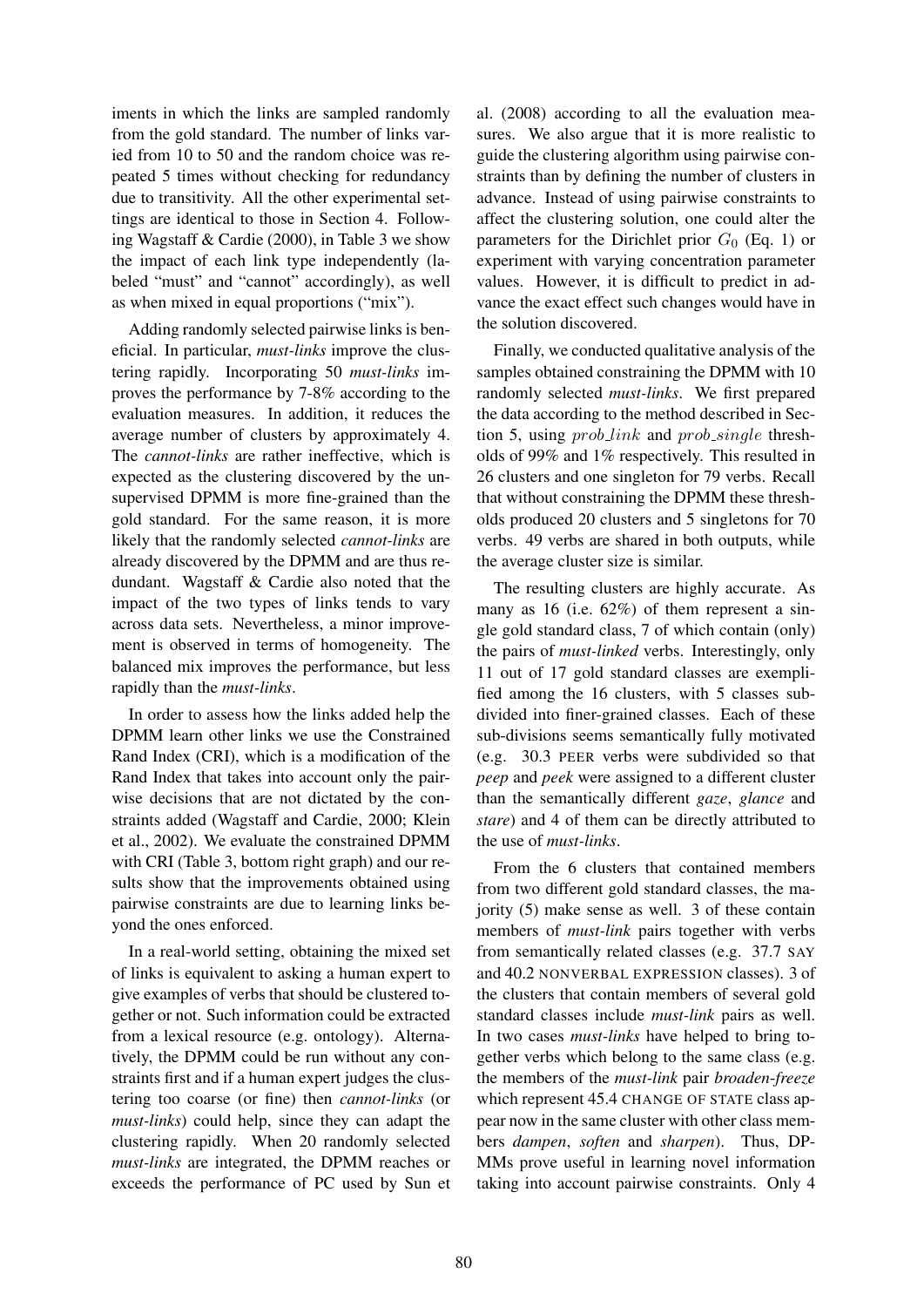

Table 3: Performance of constrained DPMMs incorporating pairwise links.

(i.e. 15%) of the clusters in the output examined are not meaningful (mostly due to the mismatch between the syntax and semantics of verbs).

# 8 Related work

Previous work on unsupervised verb clustering used algorithms that require the number of clusters as input e.g. PC, Information Bottleneck (Korhonen et al., 2006b) and spectral clustering (Brew and Schulte im Walde, 2002). In terms of applying non-parametric Bayesian approaches to NLP, Haghighi and Klein (2007) evaluated the clustering properties of DPMMs by performing anaphora resolution with good results.

There is a large body of work on semisupervised learning (SSL), but relatively little work has been done on incorporating some form of supervision in clustering. It is important to note that the pairwise links used in this work constitute a weak form of supervision since they cannot be used to infer class labels which are required for SSL. However, the opposite can be done. Wagstaff & Cardie (2000) employed *must-links* and *cannotlinks* to constrain the COBWEB algorithm, while Klein et al. (2002) applied them to complete-link hierarchical agglomerative clustering. The latter also studied how the added links affect instances not directly involved in them.

It can be argued that one could use clustering algorithms that require the number of clusters to be known in advance to discover interesting subclasses such as those discovered by the DPMMs. However, this would normally require multiple runs and manual inspection of the results, while

DPMMs discover them automatically. Apart from the fact that fixing the number of clusters in advance restricts the discovery of novel information in the data, such algorithms cannot take full advantage of the pairwise constraints, since the latter are likely to change the number of clusters.

# 9 Conclusions - Future Work

In this work, following Vlachos et al. (2008) we explored the application of DPMMs to the task of verb clustering. We modified V-measure (Rosenberg and Hirschberg, 2007) to deal more appropriately with the varying number of clusters discovered by DPMMs and presented a method of agregating the generated samples which allows for qualitative evaluation. The quantitative and qualitative evaluation demonstrated that they achieve performance comparable with that of previous work and in addition discover novel information in the data. Furthermore, we evaluated the incorporation of constraints to guide the DPMM obtaining promising results and we discussed their application in a real-world setup.

The results obtained encourage the application of DPMMs and non-parametric Bayesian methods to other NLP tasks. We plan to extend our experiments to larger datasets and further domains. While the improvements achieved using randomly selected pairwise constraints were promising, an active constraint selection scheme as in Klein et al. (2002) could increase their impact. Finally, an extrinsic evaluation of the clustering provided by DPMMs in the context of an NLP application would be informative on their practical potential.